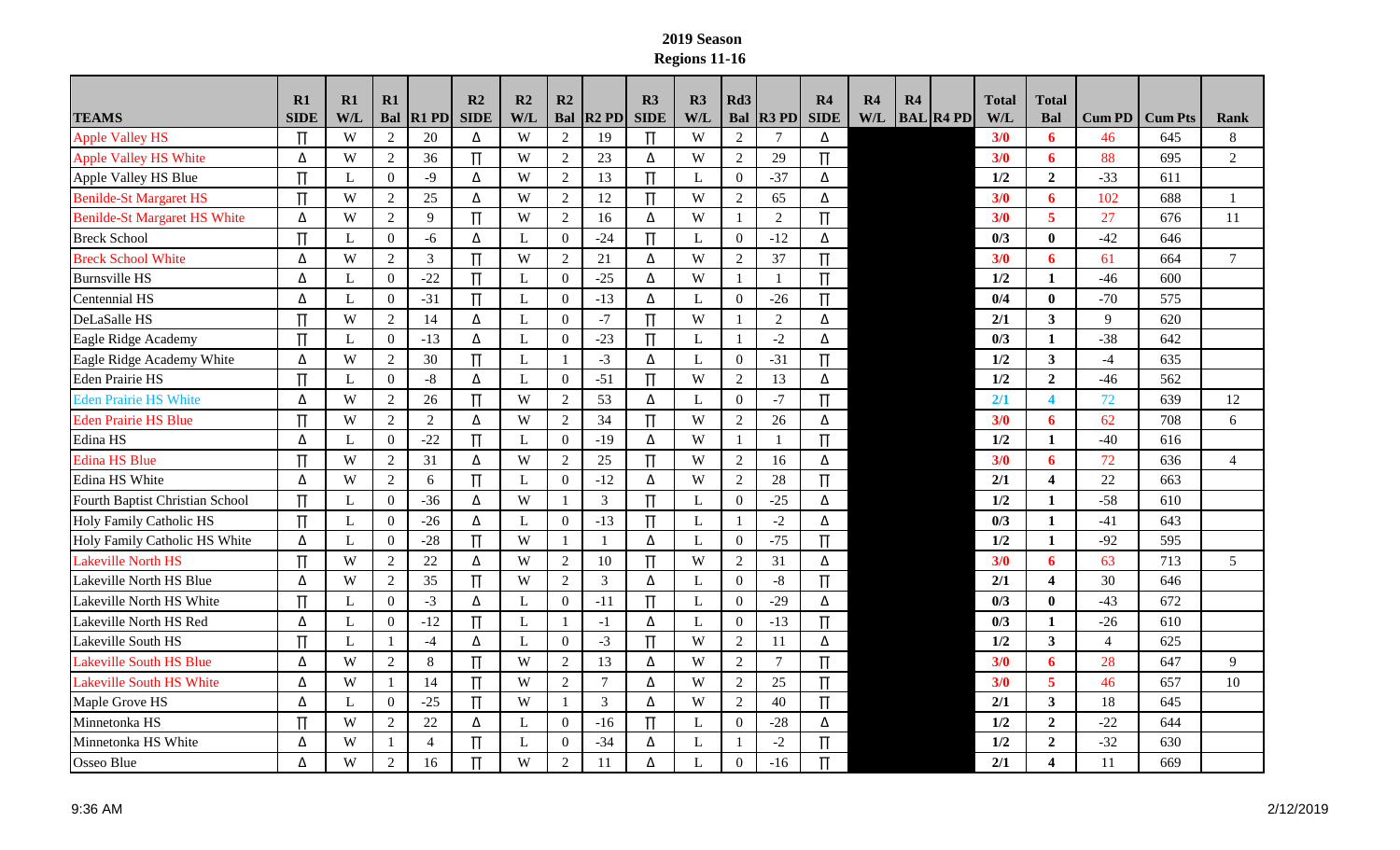## **2019 Season Regions 11-16**

| <b>TEAMS</b>            | R1<br><b>SIDE</b> | R1<br><b>W/L</b> | R1        | Bal R1 PD | R <sub>2</sub><br><b>SIDE</b> | R <sub>2</sub><br><b>W/L</b> | R2                |                | R <sub>3</sub><br>Bal R2 PD SIDE | R3<br>W/L | $\vert$ Rd3 | Bal R3 PD | R <sub>4</sub><br><b>SIDE</b> | R4<br>W/L | R4 | $\vert$ <b>BAL</b> $\vert$ <b>R4 PD</b> $\vert$ | <b>Total</b><br>W/L | <b>Total</b><br><b>Bal</b> |        | Cum PD   Cum Pts | Rank |
|-------------------------|-------------------|------------------|-----------|-----------|-------------------------------|------------------------------|-------------------|----------------|----------------------------------|-----------|-------------|-----------|-------------------------------|-----------|----|-------------------------------------------------|---------------------|----------------------------|--------|------------------|------|
| Park Center HS          |                   |                  |           | $-14$     |                               |                              | $\Omega$          | $-53$          |                                  |           | 0           | $-38$     | Δ                             |           |    |                                                 | 0/3                 |                            | $-105$ | 590              |      |
| Prior Lake HS           |                   | W                | $\bigcap$ | 12        |                               |                              | $\theta$          | $-11$          |                                  |           | $\theta$    | $-1$      | Δ                             |           |    |                                                 | 1/2                 |                            | -6     | 611              |      |
| Prior Lake HS Blue      | Δ                 |                  | $\Omega$  |           |                               | W                            | $\Omega$          | 24             | Δ                                | W         |             | 38        |                               |           |    |                                                 | 2/1                 | 4                          | 60     | 693              |      |
| Prior Lake HS White     | Δ                 |                  | $\theta$  | $-14$     |                               |                              | $\theta$          | $-10$          | Δ                                | W         |             |           |                               |           |    |                                                 | 1/2                 |                            | $-22$  | 683              |      |
| Shakopee School         |                   |                  | $\Omega$  | $-30$     | $\Delta$                      |                              |                   |                |                                  |           | $\Omega$    | $-40$     | Δ                             |           |    |                                                 | 0/3                 |                            | $-71$  | 586              |      |
| Wayzata HS              | △                 |                  | $\theta$  | $-20$     |                               | W                            | $\mathbf{\hat{}}$ |                | Δ                                |           | $\Omega$    | $-1.$     | п                             |           |    |                                                 | 1/2                 |                            | $-20$  | 585              |      |
| <b>Wayzata HS White</b> | Δ                 | W                | $\sim$    | 13        |                               | W                            | $\overline{2}$    | 5 <sup>2</sup> | Δ                                | W         | $\sim$      | 12        |                               |           |    |                                                 | 3/0                 |                            | 76     | 660              |      |
| Wayzata HS Blue         |                   |                  | $\Omega$  | $-16$     |                               | W                            |                   |                |                                  |           |             | $-1$      | Δ                             |           |    |                                                 | 1/2                 |                            | $-16$  | 632              |      |
| Wayzata HS Green        |                   |                  | $\theta$  | $-35$     | $\Delta$                      |                              |                   | -1             |                                  |           |             | $-1$      | Δ                             |           |    |                                                 | 0/3                 |                            | $-39$  | 599              |      |
| <b>West Lutheran HS</b> |                   | W                | $\bigcap$ | 28        |                               |                              | $\Omega$          | $-21$          |                                  | W         |             | $\Delta$  | Δ                             |           |    |                                                 | 2/1                 |                            |        | 613              |      |

| <b>Rank</b>    | 4/0 |
|----------------|-----|
|                |     |
| 2              |     |
| 3              |     |
| $\overline{4}$ |     |
| 5 <sup>5</sup> |     |
| 6              |     |
| $\overline{7}$ |     |
|                |     |
| <b>Rank</b>    | 3/1 |
| 8              |     |
| 9              |     |
| 10             |     |
| 11             |     |
| 12             |     |

| <b>Prosecution</b> | <b>Defense</b> |
|--------------------|----------------|
|                    | V.             |
|                    | v.             |
|                    | V.             |
|                    | V.             |
|                    | v.             |
|                    | V              |